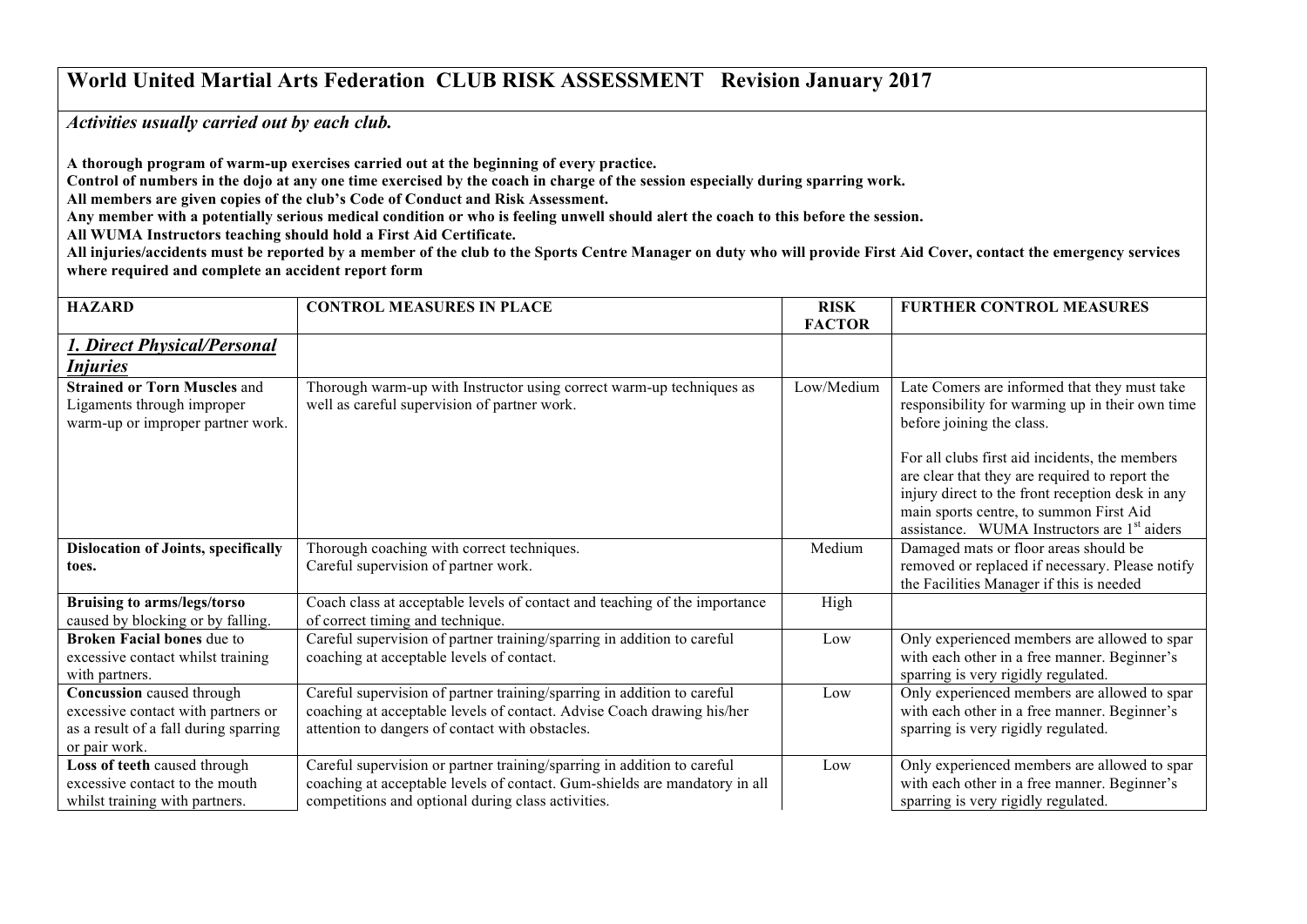| Broken Skin and cuts through<br>excessive contact by partner or<br>contact with jewellery.                                                                                                | Prohibit the wearing of any form of jewellery during training. If jewellery<br>can not be removed then it should be taped over.                                                                                                                                                                                                           | Medium                                                       |                                                                                                                                                                                                                                                                                                                                                |
|-------------------------------------------------------------------------------------------------------------------------------------------------------------------------------------------|-------------------------------------------------------------------------------------------------------------------------------------------------------------------------------------------------------------------------------------------------------------------------------------------------------------------------------------------|--------------------------------------------------------------|------------------------------------------------------------------------------------------------------------------------------------------------------------------------------------------------------------------------------------------------------------------------------------------------------------------------------------------------|
| <b>Blisters/Cut Feet</b>                                                                                                                                                                  | Predominantly a problem experienced by novices, as the body becomes<br>more conditioned through continuous training the skin becomes more<br>robust and less likely to blister/cut.<br>Novices are encouraged to train regularly.<br>The session instructor is responsible for making sure that the training area<br>is free from debris. | High                                                         | Any blood on the floor / mats must be cleaned<br>immediately using appropriate cleaning<br>material available in the dojo or at the front<br>desk of the sports centre. Prior to any practice<br>floor / mats must be inspected for blood stains,<br>and cleaned when necessary.                                                               |
| Muscle fatigue, cramp, sore/stiff<br>joints, pulled and strained<br>muscles, ligaments and tendons,<br>etc.                                                                               | It is important that all students take part in the warm-up at the beginning of<br>the class, so as to stretch all the necessary muscles and joints used during a<br>session. This not only reduces the chances of injury during practice, but<br>also reduces the likelihood of post-training aches.                                      | Medium                                                       | Coaches should check that all members are<br>feeling well and also that no members have<br>joint injuries prior to commencing a session.<br>The Instructor has the right to stop members<br>from training, if he/she feels that they are unfit<br>or unwell.                                                                                   |
| Injury to head, neck or spine.<br>This could arise in the<br>circumstances described above but<br>is identified separately because of<br>its potential for more permanent<br>disablement. | Injuries of this nature are extremely rare, and the small risks that do exist<br>are reduced still further by observance of good dojo etiquette and by being<br>observant and considerate to others during practice.                                                                                                                      | Low but with<br>potentially<br>very serious<br>consequences. | During class activities first aid will be sought<br>in the event of a head injury.<br>Although WUMA Instructors are 1 <sup>st</sup> aid<br>qualifies if they are within a sports centre they<br>are expected to inform the desk and get the<br>facility 1 <sup>st</sup> aider in to make an assessment too!                                    |
| <b>Unconsciousness caused by blow</b><br>to the head.                                                                                                                                     | Report injuries to the main reception desk a.s.a.p. for medical assistance,<br>reporting of accident to the Emergency services etc.<br>All members should be clear of the need to know who and how to report<br>accidents.                                                                                                                | Low                                                          |                                                                                                                                                                                                                                                                                                                                                |
| Dizziness, hyperventilation and<br>nausea.                                                                                                                                                | Dizziness and hyperventilation can occur during strenuous exercise in less<br>well-conditioned people, and is generally alleviated by improved physical<br>condition. Nausea can also result from eating a large meal too soon before<br>training.                                                                                        | Low                                                          | Dizziness, hyperventilation and nausea.                                                                                                                                                                                                                                                                                                        |
| Dehydration                                                                                                                                                                               | Large quantities of fluid can be lost from the body during strenuous<br>exercise, particularly in hot weather. It is important to ensure adequate<br>hydration before training, and to re-hydrate adequately when training is<br>over.                                                                                                    | Medium                                                       | In anticipation of strenuous training sessions,<br>particularly in summer, members are<br>encouraged to bring water bottles to the dojo<br>and the coaches will allow for regular breaks to<br>enable them to re-hydrate.                                                                                                                      |
| Seizure through contra-indications<br>or over exertion                                                                                                                                    | Instructors are to advise novices of physical exertion levels that will be<br>encountered and so provide reasonable recovery periods during training,<br>particularly after demanding elements of training                                                                                                                                | Low                                                          | WUMA Clubs are made aware at the beginning<br>of term of any medical issues of its members<br>which may prove to be a problem when taking<br>part in the sport. The WUMA club<br>membership form includes a section for<br>members to state any medical issues they might<br>have, so that the club and the instructors can be<br>aware of it. |